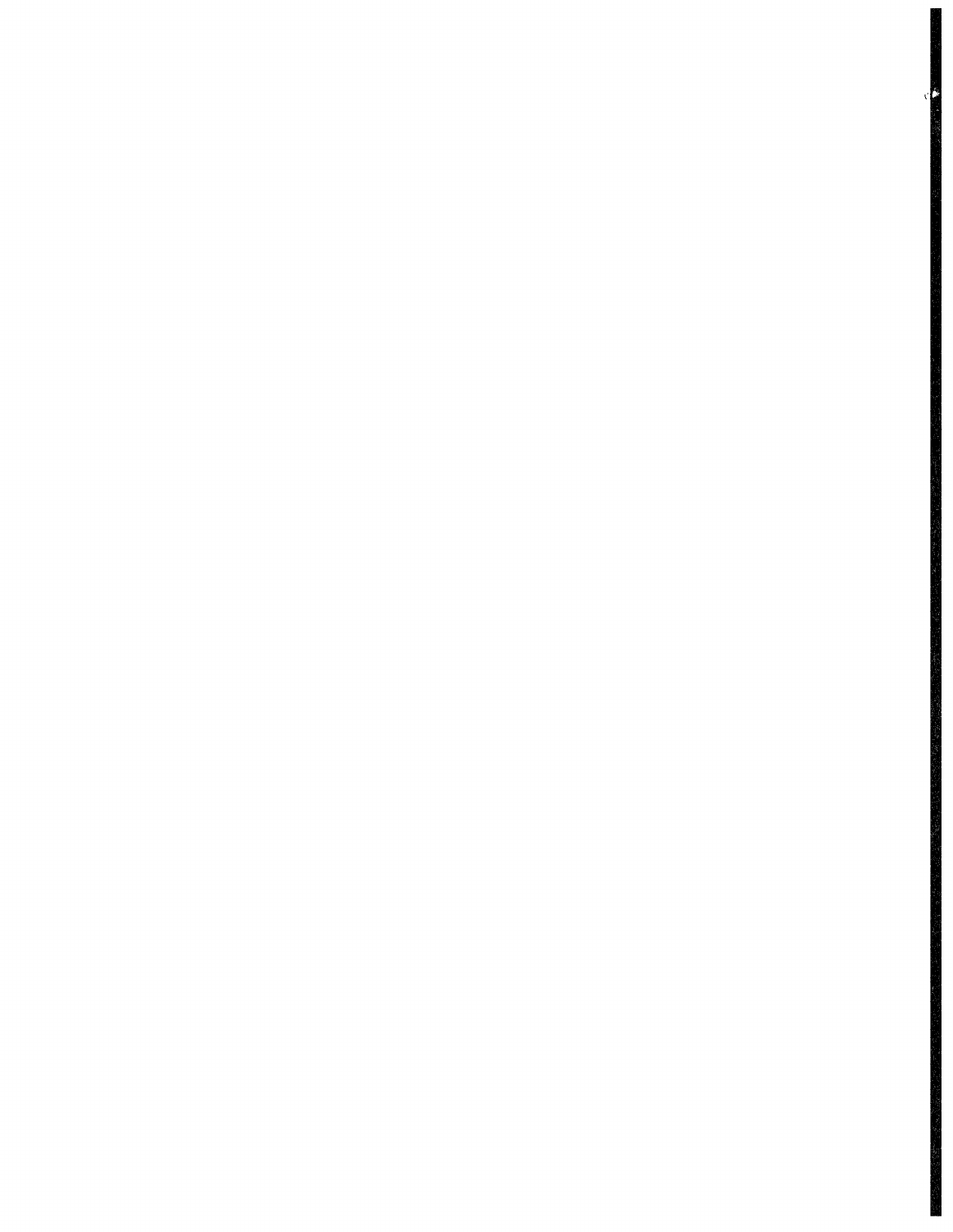### 1994 SPRING MEETING Regions VI & VII April 27-29, 1994

#### Wednesday, April 27

| $9:00$ am $-5:00$ pm                | Registration | {Main Lobby}      |
|-------------------------------------|--------------|-------------------|
| $1:00 \text{ pm} - 5:00 \text{ pm}$ | Workshop     | {Resolution Room} |
| $3:00 \text{ pm} - 3:15 \text{ pm}$ | <b>Break</b> |                   |

#### Evaluating the Pre-Award Research Administration Office: A Practical Approach

The purpose of this workshop is to explore and discuss the process and theory of evaluation specifically applied to research administration offices. This workshop will assist research administrators in designing their own evaluation that will: (a) review the effectiveness of their services/activities, (b) identify strengths and weaknesses, and (c) assist in planning for the future. The workshop will be divided into subject areas and will include: purpose of an evaluation, benefits of an evaluation, constituents to be included in an evaluation, composition of the evaluation committee, focusing the evaluation, steps to follow in conducting the evaluation, assessment methods to be used, collecting the information/data, analysis of the data, writing the evaluation report, distributing the report, responding to the report, and strategic planning. Detailed handouts on the evaluation process and samples of evaluation questionnaires and surveys will be provided to each participant.

FACULTY: \*Sharon K. Davis, Director, Office of Sponsored Programs, University of Nebraska-Lincoln; Peggy S. Lowry, Director, Research Services Office, Assistant Vice Chancellor for Research, University of Illinois at Urbana-Champaign

| $5:00$ pm $-6:00$ pm | <b>Hospitality Suite</b>                                                                                                      | {Beach Bldg. Rms. 151-152} |  |
|----------------------|-------------------------------------------------------------------------------------------------------------------------------|----------------------------|--|
| $6:15$ pm            | Reception/Luau                                                                                                                | {Coconut Grove}            |  |
| Thursday, April 28   |                                                                                                                               |                            |  |
| $8:00$ am $-9:00$ am | Registration                                                                                                                  | {Main Lobby}               |  |
| $8:00$ am $-9:00$ am | <b>Continental Breakfast</b>                                                                                                  | {Alii Surf Terrace}        |  |
| $9:00$ am - 10:15 am | <b>Plenary Session</b>                                                                                                        | {Alii Surf Room}           |  |
|                      | <b>Welcoming Remarks</b><br>Keynote Address: Dr. John P. Craven<br>Topic: "University Administrators and the Common Heritage" |                            |  |
| 10:15 am - 10:30 am  | <b>Break</b>                                                                                                                  |                            |  |

10:30 am - 11:45 am Concurrent Sessions

*' Team leader and/or Moderator 1*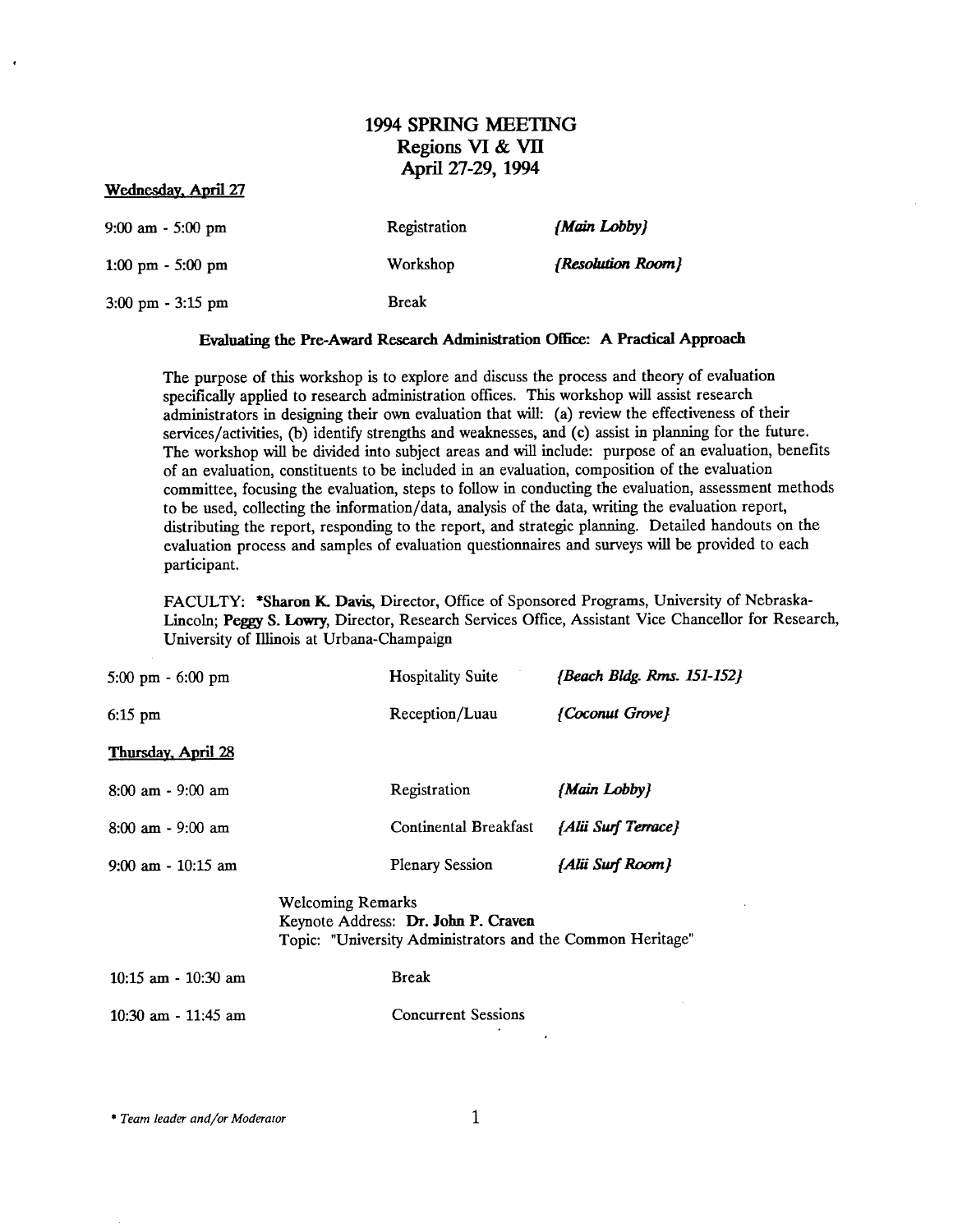$\label{eq:2.1} \frac{1}{\sqrt{2\pi}}\int_{0}^{\infty} \frac{d\mu}{\sqrt{2\pi}}\left(\frac{d\mu}{\mu}\right)^{\mu} \frac{d\mu}{\sqrt{2\pi}}\int_{0}^{\infty} \frac{d\mu}{\sqrt{2\pi}}\frac{d\mu}{\sqrt{2\pi}}\frac{d\mu}{\sqrt{2\pi}}\frac{d\mu}{\sqrt{2\pi}}\frac{d\mu}{\sqrt{2\pi}}\frac{d\mu}{\sqrt{2\pi}}\frac{d\mu}{\sqrt{2\pi}}\frac{d\mu}{\sqrt{2\pi}}\frac{d\mu}{\sqrt{2\pi}}\frac{d\mu}{\$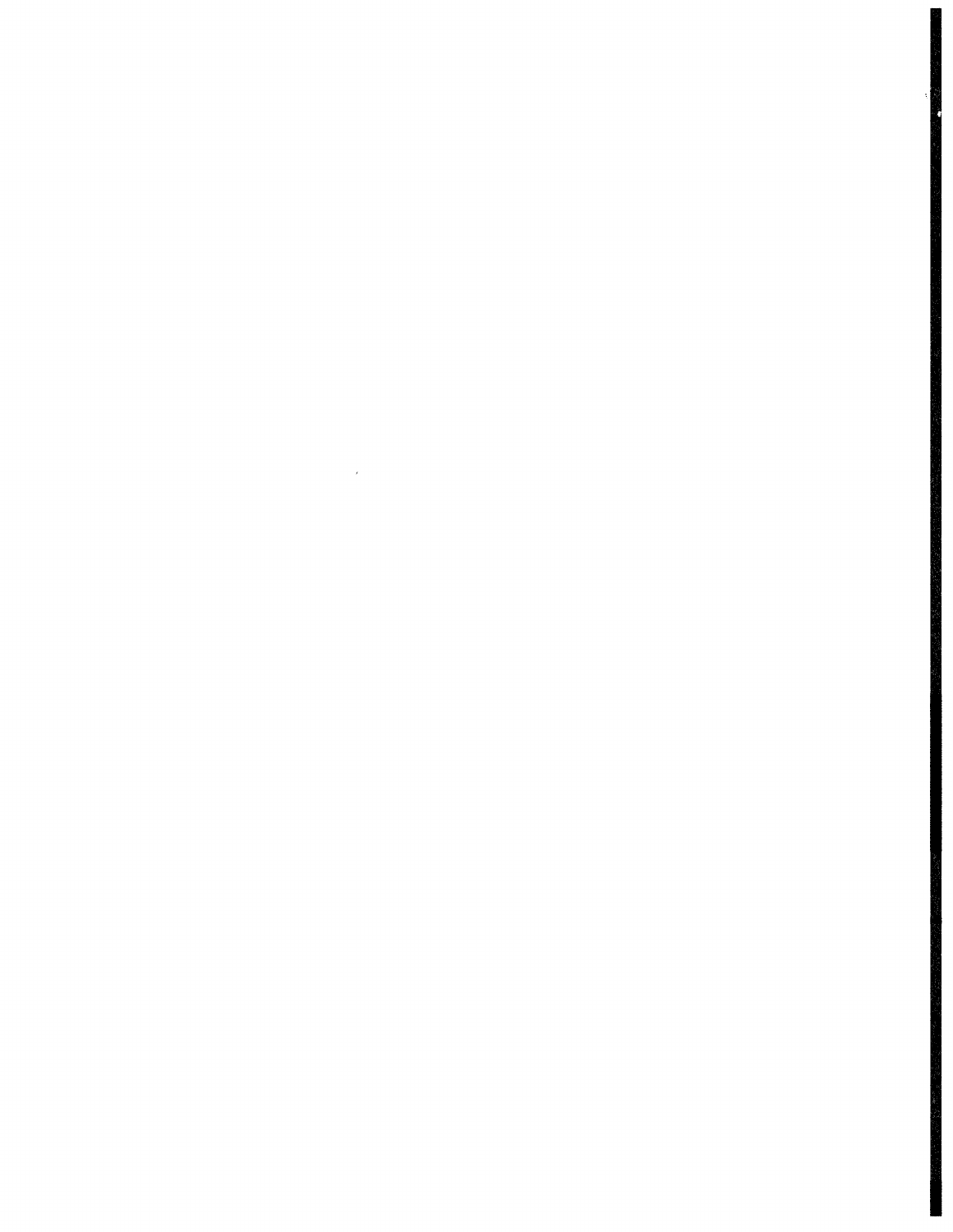#### **Session # 1 The Federal Labs Labyrinth** *{Discovery Room}*

Who are the federal labs? What do they do? Why do they do it? How do we access entry into them? Are there experienced administrators from the AFMC Office of Research and Technology to guide us through the intricacies of this often unknown or misunderstood research and technical transfer resource?

\*Lee Carrillo, Director, Grants & Contract, Weber State University; Patrick A. Rodrigues, Office of Research and Technology Applications, Phillips Laboratory

**Session # 2 What's So Funny About Stress?** *{Alii Surf Room}* 

The focal point of this session is the fact that humor is not only fun, but that there is substantial evidence supporting the view that it promotes health and increases productivity in the workplace. Incorporated in this session are the following: a humorous review of the typical situations in the grants office that produce stress; common sense reasons for encouraging humor on the job; and appropriate and inappropriate uses of humor.

**'Larry Irvin,** Associate Director, Office of Research Administration, Boise State University; **Bob Lucas,** Director, Institute for Scholarly Productivity, with assistance from Ann Granters, Columnist and Personality

#### **Session** # **3 Cost**-**Sharing: What and** *Hove? {Resolution Room}*

This panel will provide an overview of cost-sharing; it's definition and allowability as presented in the federal regulations. From their various perspectives (i.e., private institution, central administration and departmental administration) they will discuss the issues involved in identifying and adequately documenting cost-sharing and matching.

\*Geri Walker, Director, Bureau for Faculty Research, Western Washington University; M.K. **Jeppesen,** Director, Grants and Contracts, Utah State University; **Cecelia Manoochehri,** Manager, Federal Grants & Contracts, California Institute of Technology; Carol Quintana, Assoc. Director, Arts & Sciences Research Center, New Mexico State University

12:00 pm - 1:30 pm Luncheon *{Alii Stuf Terence}* 

1:45 pm - 3:00 pm Concurrent Sessions

**Session** # **4** *{Discovery Room}* 

**Human Subjects And Animal Care: Interactions with Committees and Researchers** 

This panel will discuss current issues that impact institutional human subject and animal care committees. They will also provide insight about working with their respective committees and researchers.

**•Larry Irvin,** Associate Duector, Office of Research Administration, Boise State University; Lucille **Pearson,** Director, Human Subjects Program, University of California, San Diego; **Douglas Vincent,**  Chairman, Institutional Animal Care and Use Committee (IACUC), University of Hawaii

*• Team leader and/or Moderator* 2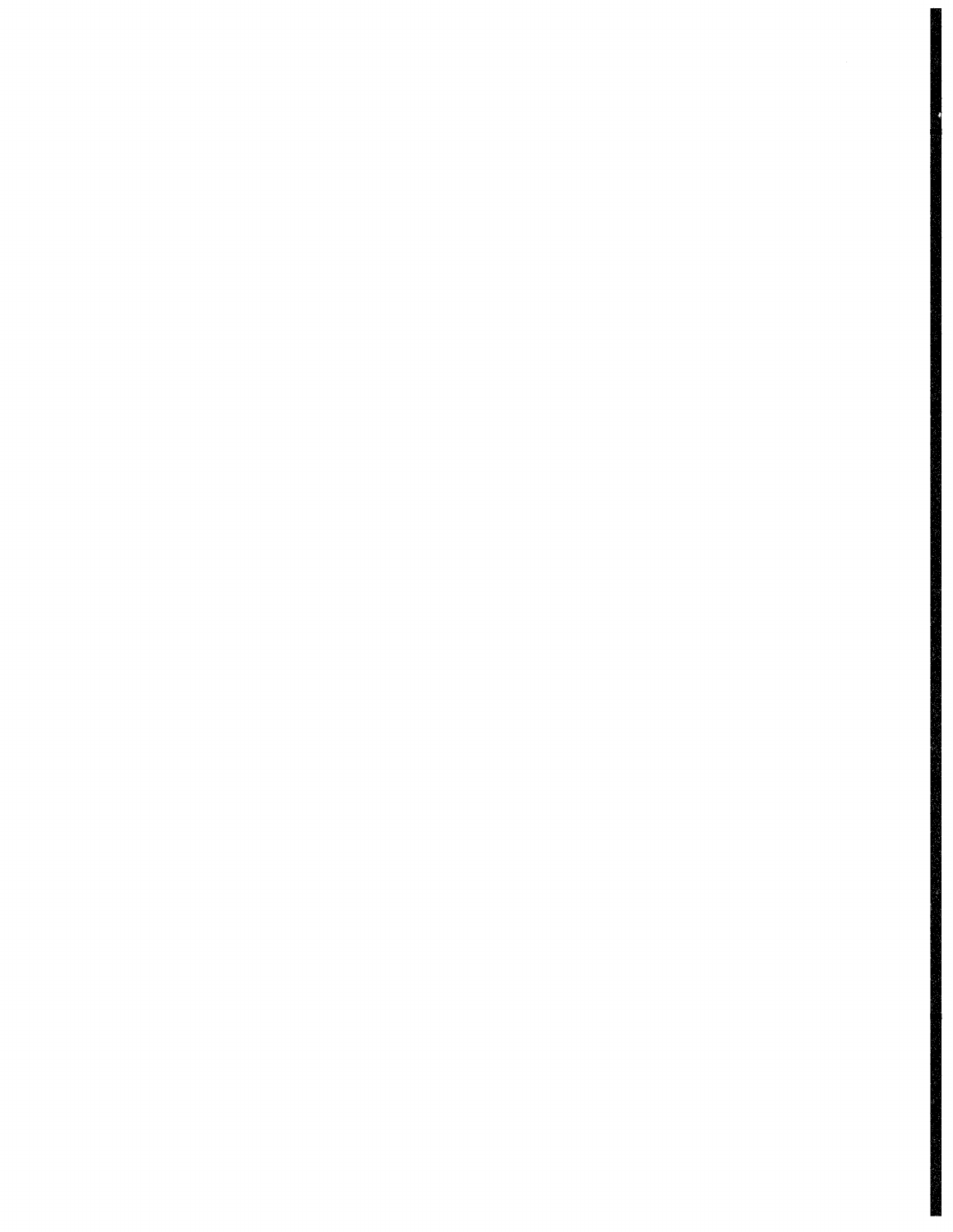#### Session # 5 *{Alii Surf Roorn}*  Intellectual Property Issues: How Problematic Are They In Forming University-Industry Consortia?

New Federal initiatives, such as the Technology Reinvestment Project (TRP), are encouraging more consortia arrangements involving both industry and universities. However, these new initiatives give to industry the ability to set the terms for intellectual property exchanges and access within the consortia. This panel will discuss the problems confronted by universities associated with these new consortia arrangements and offer their perspectives on what are reasonable terms and how to negotiate them.

=Patricia Byers, Director, Sponsored Projects, Santa Clara University; Joe Acanfora, Manager, Campus Liaison Office of Technology Transfer, University of California, Office of the President; Rita C. Manak, Director, Office of Technology Transfer, University of Arizona; David C. Menninger, Manager, Sponsored Projects, University of California, Santa Barbara

#### Session # 6 Negotiation Of Contracts In A University Setting *{Resolution Room}*

The major objective of this session is to discuss the basic concepts, strategies, and techniques of negotiation. The panelist will review various regulations and laws with which they should be familiar when negotiating contracts with federal and non-federal agencies.

\*Michael R. Lewis, Assistant Director, Contracts/Grants, University of Utah; Loel Searles, Assistant ' Director, Grant and Contract Services, University of Washington; Jeff Wright, Director, Sponsored Projects, California State University, Chico

 $3:00 \text{ pm} - 3:15 \text{ pm}$  Break

3:15 pm-4:30 pm Concurrent Sessions

#### Session # 7 Federal Update *{Alii Surf Room}*

These panelist will provide a summary of recent developments at the NIH as well as information concerning recent and proposed congressional initiatives and federal rulemaking activities which affect the management and financing of research conducted at colleges and universities.

\*Larry Irvin, Associate Duector, Office of Research Administration, Boise State University; Geoffrey E. Grant, Acting Director, Office of Policy for Extramural Research Administration, NIH; Milton Goldberg, Executive Director, Council on Governmental Relations

#### Session # 8 The A-133 Audit Process *{Discovery Room}*

This session will provide a view of the A-133 Audit process from the perspective of independent public accounts. Individuals will gain insight on how to prepare for an A-133 audit, as well as identify areas of special concern. The session is designed to provide familiarity to this process for those with little direct experience with these audits, as well as update others on current changes and issues.

'Karen I Partipilo, Manager, Extramural Fund Management, UCLA; Anthony J. Lannutte, Supervising Senior Manager, KPMG Peat Marwick

 $\mathcal{\iota}$ 

 $I$   $I$ 

*<sup>&#</sup>x27; Team leader and/or Moderator* 3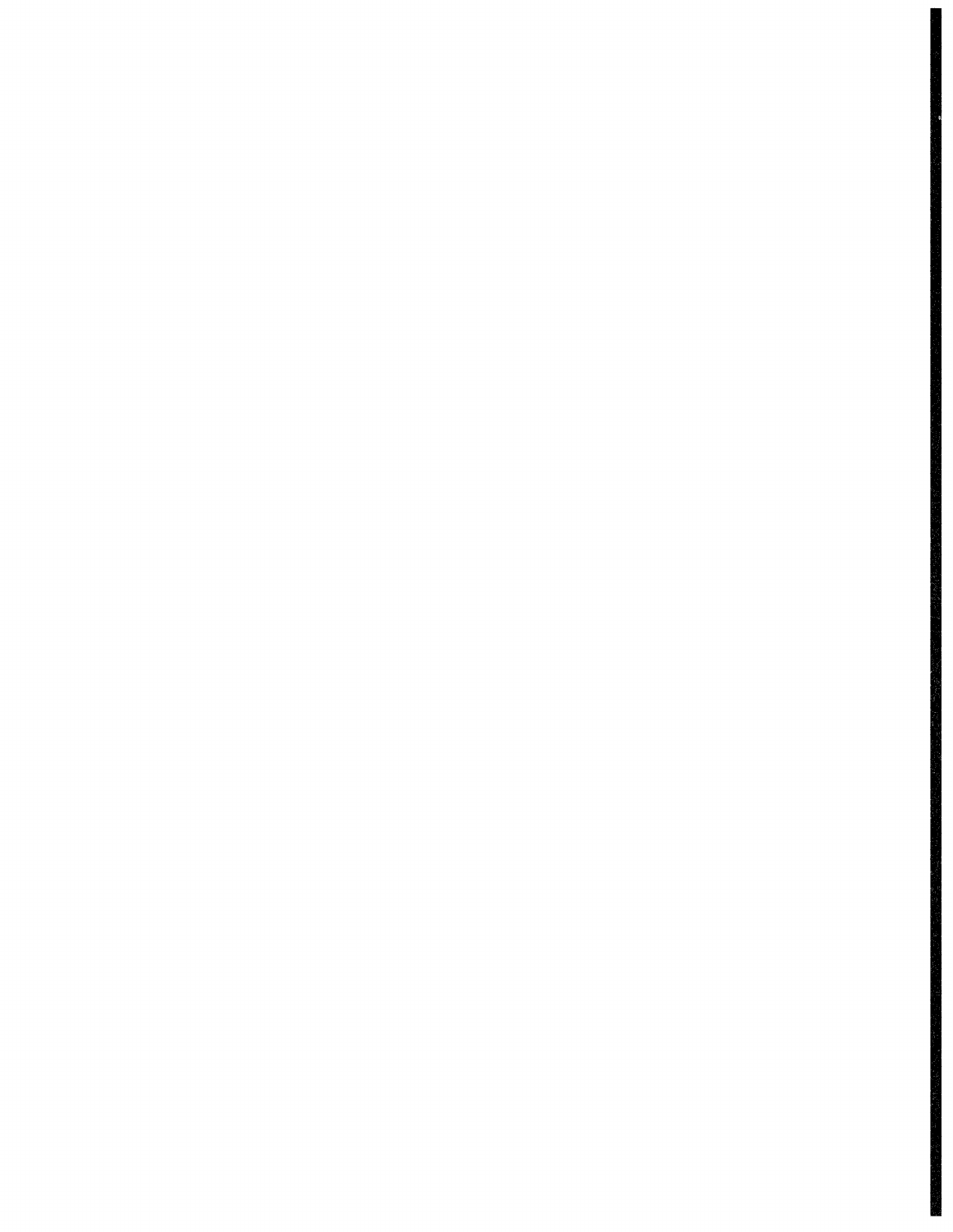#### **Session # 9 Regional Networking And Data Sharing** *{Resolution Room}*

This panel will discuss the possibilities of, progress made and the obstacles to be overcome in establishing an NCURA Regional Bulletin Board, or an Electronic Network. Sharing of information, utilization of others procedures or policies rather than reinventing. Accessing data from national office, or from other institutions can help conserve resource for participating institutions.

**sMoheb Ghali,** Vice Provost/Graduate Dean, Western Washington University; Geri Walker, Director, Bureau for Faculty Research, Western Washington University; **Julie Fraser**-Smith, Financial Analyst/Contract Administrator, Stanford University; **Jody Chu,** Director of Interactive Services, Computing Center, University of Hawaii

| $5:00 \text{ pm} - 6:30 \text{ pm}$ | <b>Hospitality Suite</b>                             | {Beach Bldg. Rms. 151 - 152}              |
|-------------------------------------|------------------------------------------------------|-------------------------------------------|
| $7:00 \text{ pm} - 9:30 \text{ pm}$ | Dinner Groups                                        | $\{Registration \ Area\ @ \ 6:45 \ pm \}$ |
| Friday, April 29                    |                                                      |                                           |
| $8:00$ am $-9:30$ am                | <b>Breakfast Meetings</b><br>Region VI<br>Region VII | [Alii Surf Room]<br>{Discovery Room}      |
| $9:30$ am - 10:45 am                | <b>Concurrent Sessions</b>                           |                                           |
| Session $# 10$                      |                                                      | {Alii Surf Room}                          |

**Conflict Of Interest: What Do The New Federal Policies Require And How Do Universities Comply?** 

The conflict of interest policies recently published by federal agencies will effect the universities at all levels. We will try to examine and address this policy from the perspective of central administration, faculty, sponsored projects and technical implementation. the need is to develop or revise conflict of interest policies in our institutions that will comply with the federal regulations without antagonizing our faculty or over burdening our sponsored project staff.

**;Nanry V. Dyke,** Associate Director, Sponsored Projects, University of Utah; **Richard K. Koehn,**  Vice President for Research, University of Utah; **Richard P. Seligmaq** Associate Director, Grant & Contract Administration, UCLA; **Tom Major,** Director, Technology Transfer Office, University of Utah

#### **Session # 11** *AResolution Room AResolution Room AResolution Room* **"What Have The Feds Done To Us Lately? An Update On A-21 And A-110, CASB, Conflict Of Interest Regulations, Etc."**

This session will provide up-to-the minute details of the recently revised A-21 and A-110 and the status and what we can expect from the regulations that are pending.

**'Mary E. Nunn,** Sponsored Programs Officer, Oregon State University, Corvallis, OR; **Julie Noms,**  Assistant Vice President and Director, Office of Sponsored Programs, University of Houston; **Donald Alleq Director, Grant** and Contract Services, University of Washington

*' Team leader and/or Moderator* 4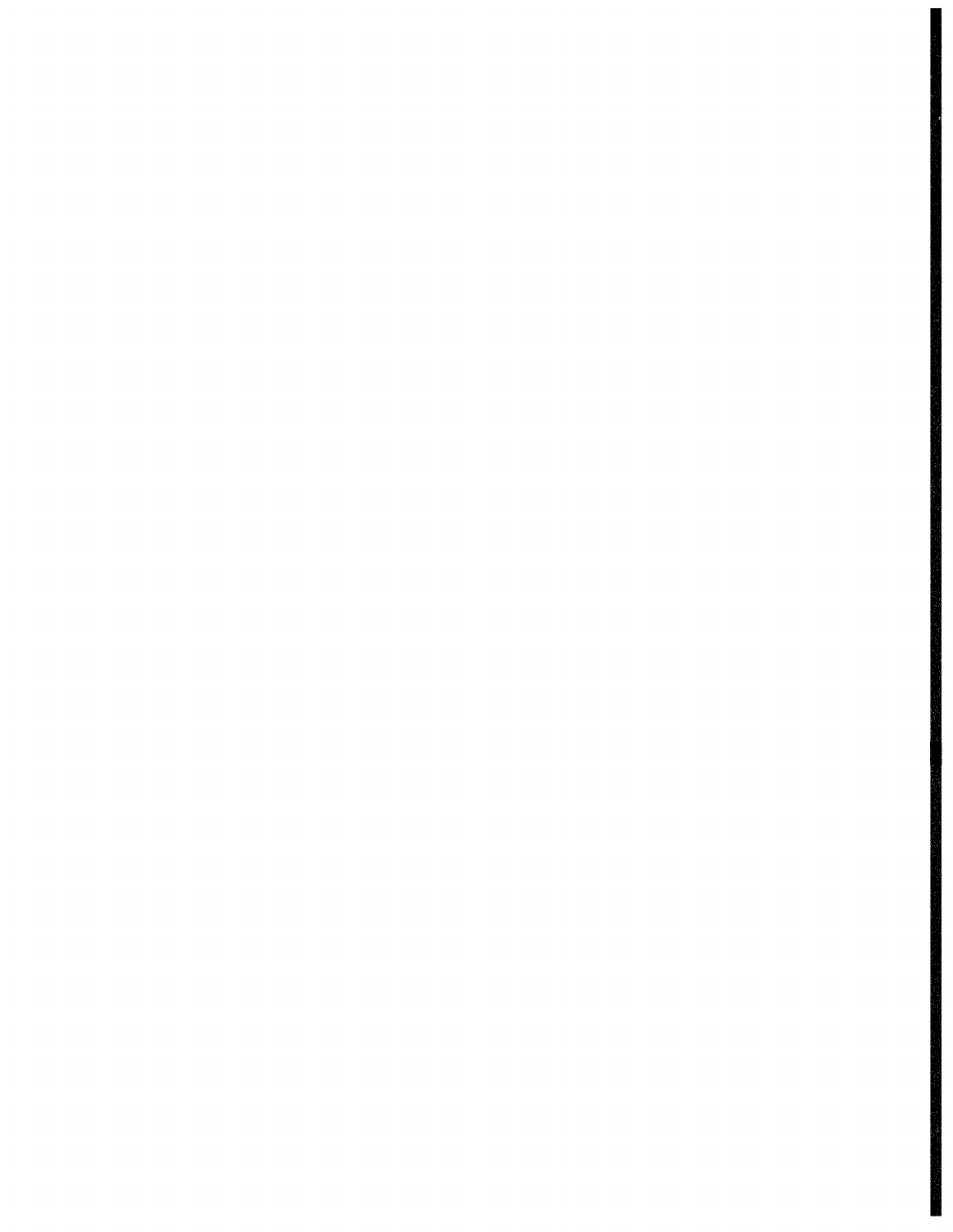#### Session # 12 Maximizing Resources In A Small Research Office *{Discovery Room}*

Given limited resources the small research office faces the same challenge, providing quality service to its faculty and administration. This interactive session will include information and discussions on funding searches and dissemination tools, proposal preparation including budgeting, formatting, preparation and writing, proposal submission, compliance monitoring, account setup and monitoring. Networking will be discussed as a tool for making better use of available sponsored project resources as will interacting with other university administration offices to provide maximum service to the faculty

\*Debra M. Barnes, Reseazch Development Officer, Office of Sponsored Projects, Arizona State University; Cynthia Weiler, Director, Grants and Contracts, University of San Diego; Denny McMonigle, Director, Government Relations, Gonzaga University

10:45 am -11:OOam Break

11:OOam -12:15 pm Concurrent Sessions

Session # 13 NSF Update *{Alu Surf Room}* 

This session will provide the latest information about budgets, program trends, policies and procedures and other timely issues.

\*Mary E. Nunn, Sponsored Programs Officer, Oregon State University, Corvallis, OR; Joanna Rom, Deputy Director, Division of Grants and Agreements, NSF

#### Session # 14 Subcontracting In The "90's" *{Resolution Room}*

The major objective of this session is to provide a fundamental understanding of the subcontract process, and the basic knowledge and tools necessary to prepare, execute and negotiate subcontracts.

\*Michael R. Lewis, Assistant Director, Contracts/Grants, Utah State University; Virginia Sturr, Associate Director, Sponsored Projects Management, Office of Sponsored Projects, California State University, Chico

Session # 15 {Discovery Room} Research Resources and Responsibility at the Department Level

This session will focus on strategies and resources available to the departmental research administrator. Discussion topics will include office structure and personnel issues, working with the faculty, communication and team working with the sponsored projects office, making maximum use of university resources, coordinating proposal submission, grants management monitoring and accountability. Considering the changing role of the department administrator the discussions will provide valuable insight to departmental administrators and administrators who serve the faculty at the university level.

\*Debra M. Barnes, Reseazch Development Officer, Office of Sponsored Projects, Arizona State University; Marlene Salvato, Department of Mathematics, Arizona State University; Chris Scholberg, Business Manager, Depaztment of Medicine, Stanford University

#### 1:30 pm -Tour of the Natural Energy Laboratory of Hawaii *{Registration area @ 1:00 pm}*

*' Team leader and/or Moderator*